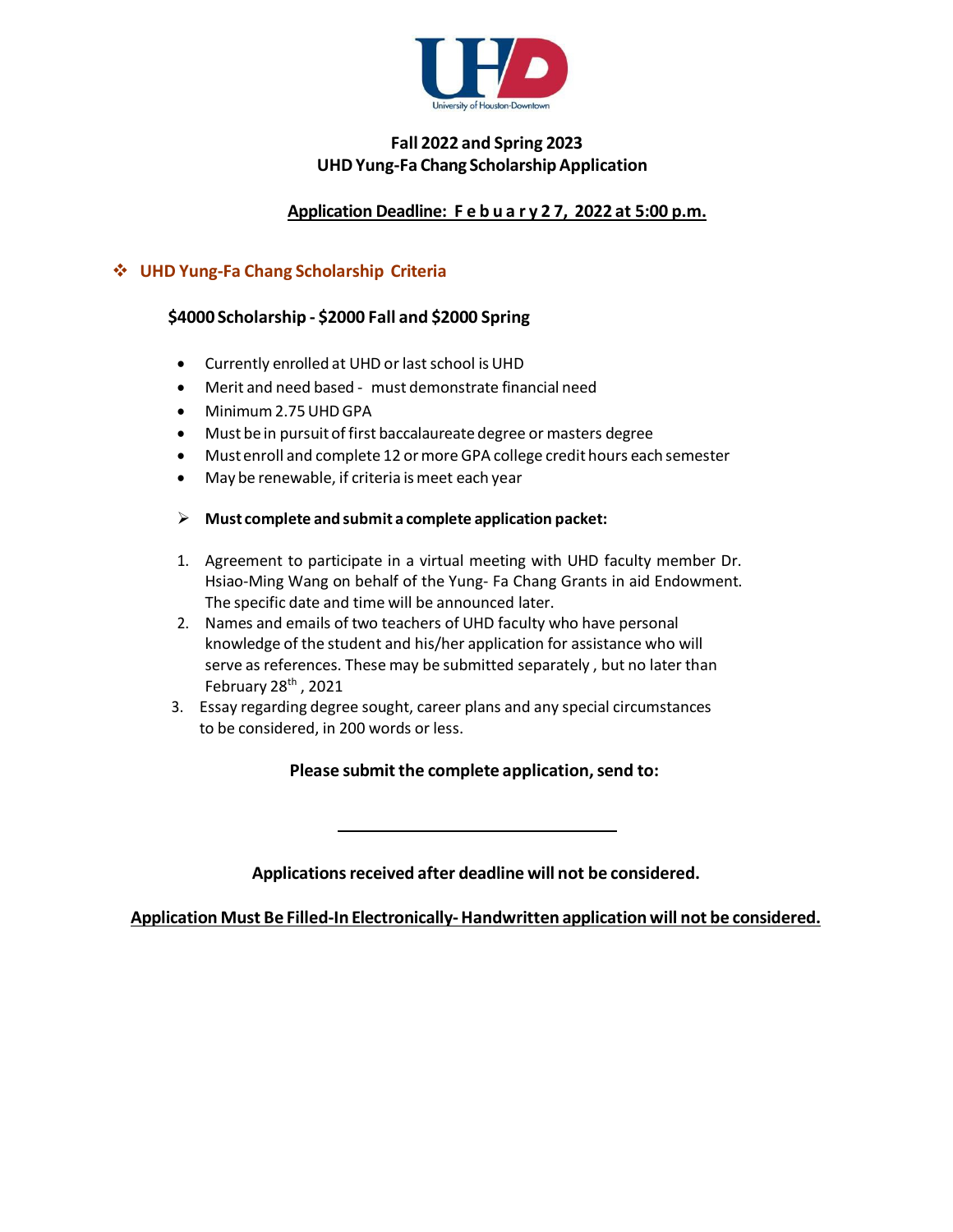# **Fall 2022 and Spring 2023 UHDYung-Fa Chang Scholarship Application This Application Must Be Electronically Filled In**

**Application Deadline is February 28th, 2022 at 5:00 p.m.**

| State:                                                                                                                                                                                                         | Zip:                               |                |
|----------------------------------------------------------------------------------------------------------------------------------------------------------------------------------------------------------------|------------------------------------|----------------|
| Cell:                                                                                                                                                                                                          | Work:                              |                |
|                                                                                                                                                                                                                |                                    |                |
|                                                                                                                                                                                                                |                                    |                |
| hours in Fall 2022                                                                                                                                                                                             | <b>Anticipated Graduation Date</b> |                |
| I agree to participate in an in-person campus visit during the summer with UHD<br>representatives, on behalf of the Yung-Fa Chang Endowment organization. Yes<br>No                                            |                                    |                |
| I agree to compose a Thank You letter to the donor during the summer. Yes<br>$\mathsf{No}$                                                                                                                     |                                    |                |
| I have attached 2 reference letters from UHD faculty/staff members and/or other contacts<br>who have personal knowledge of my academic history and/or need for assistance.<br><b>No</b><br>Yes $\vert$ $\vert$ |                                    |                |
|                                                                                                                                                                                                                | <b>Anticipated Graduation Date</b> | month/year     |
| List all educational institutions attended beyond the high school level:                                                                                                                                       |                                    |                |
| Institution - name and location                                                                                                                                                                                | <b>Degree or Certificate</b>       |                |
|                                                                                                                                                                                                                |                                    |                |
|                                                                                                                                                                                                                |                                    |                |
|                                                                                                                                                                                                                |                                    |                |
|                                                                                                                                                                                                                |                                    | Dates Attended |